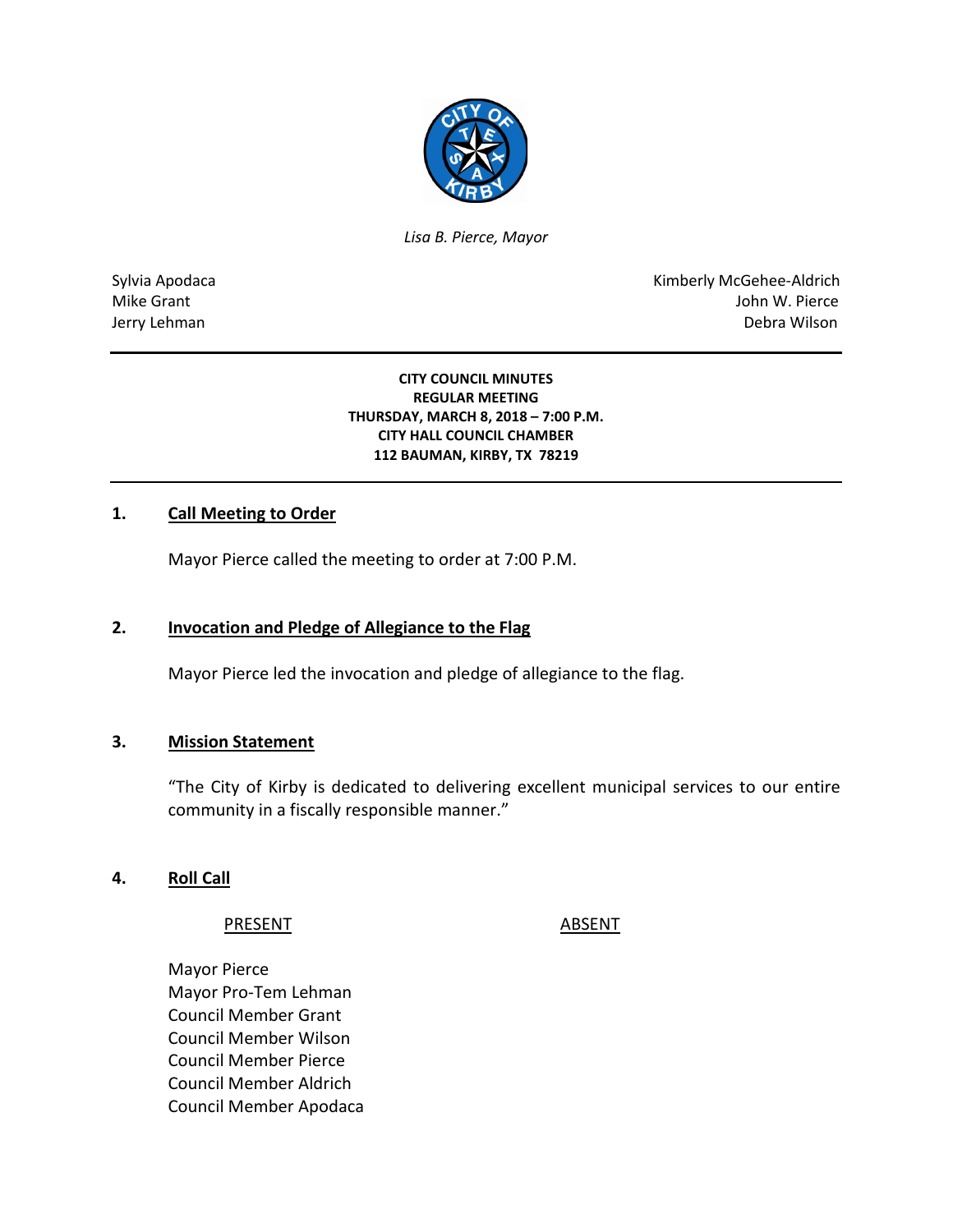### **5. Citizen Participation**

Sid Sanders, Jr. and Norma Hamby signed up to speak. They will speak when their item is addressed.

#### **6. Consideration Of Minutes**

#### a. Regular Meeting Minutes – February 22, 2018

Council Member Wilson moved to accept the minutes for February 22, 2018; seconded by Council Member Grant. The motion carried with a 5-0-2 vote.

> AYES: 5 NAYES: 0 ABSTAIN: 2 (Council Member Wilson and Council Member Aldrich)

#### **7. Presentation**

a. Annual Kirby Police Department Contact Report In Reference To Racial Profiling - Chief Kevin Bois

Chief Bois presented the 2017 Racial Profiling Comparative Report and informed Council there was not any evidence of racial profiling or violation of the law in the police department.

b. Introduction Of New Employees

Gilbert Salas, Director of Public Works, introduced Ruben Mendoza and Michael Ceniceros.

Chief Bois, Police Department, introduced Officer Zachry Pinckney.

### **8. Discussion And Possible Action**

a. Discussion And Possible Action On Ordinance No. O-2018-830 Designating The Official City Newspaper For Publication of Matters Pertaining To The City Of Kirby. This Is The Second Reading.

Mayor Pro-Tem Lehman moved to accept Ordinance No. O-2018-830 designating the NE Herald as the official City newspaper for publication of matters pertaining to the City of Kirby; seconded by Council Member Wilson. With all voting, "aye" the motion carried with a 7-0 vote.

AYES: 7 NAYES: 0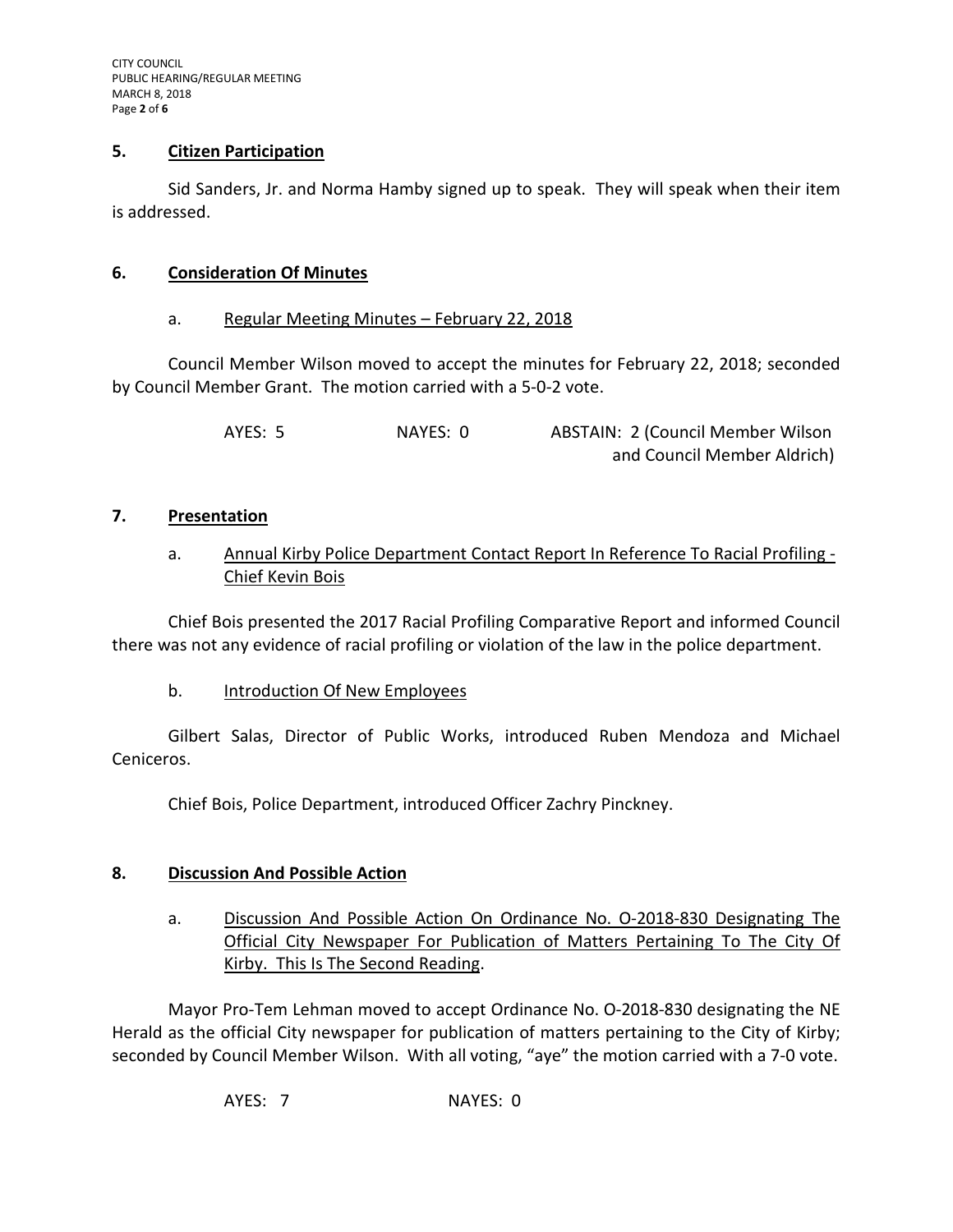## b. Update, Discussion And Possible Action On Traffic Control On Seguin Road And Ackerman Road

Lt. O'Callaghan, Judson I.S.D. Police Department, presented a brief overview of the Judson I.S.D. Police Department. Council Member Pierce expressed his concerns with monitoring the flow of traffic before and after school.

Lt. O'Callaghan said he will talk to the district officer who can assist the Kirby Police Department with moving traffic along at Hopkins Elementary School.

## c. Discussion And Possible Action Regarding The Kirby Senior Center Request To Utilize the Official City Seal

Normal Hamby, Kirby Senior Center Manager, said the City logo has been used at the Center for quite some time and they were given permission by the City to use the City logo with modifications of the wording by removing "City of" from the logo. If Council wants to revoke authorization she would like authorization to use the documents on hand. Sid Sanders, Jr., Senior Center Board Member, informed Council there are business cards, payroll checks, letterhead and envelopes that were recently purchased. Sid Sanders, Jr. presented three variations of their new design for their logo. He requested use of the same design and will adjust the color to eliminate confusion with City of Kirby logo.

Mayor Pro-Tem Lehman moved to allow use of the current letterhead and envelopes until the supply is depleted and if placing a logo on the vans use one of their new designs presented tonight and not the City logo; seconded by Council Member Aldrich. With all voting, "aye" the motion carried with a 6-1 vote.

AYES: 6 NAYES: 1 (Council Member Pierce)

Mayor Pierce asked that they remove the City seal from their van when they have their own seal.

d. Review And Discussion On Ordinance No. O-2012-727 Establishing A Procedure For Certain Underground Utility Construction Within The City Of Kirby, Texas And Providing Penalties For Violations Thereof.

Gilbert Salas, Director of Public Works, addressed the changes in the procedures.

Mayor Pierce asked that the revised ordinance be placed on the March 22, 2018 agenda.

e. Discussion And Possible Action On Progress Of Construction Activity On 2017 Water Mains Replacement Project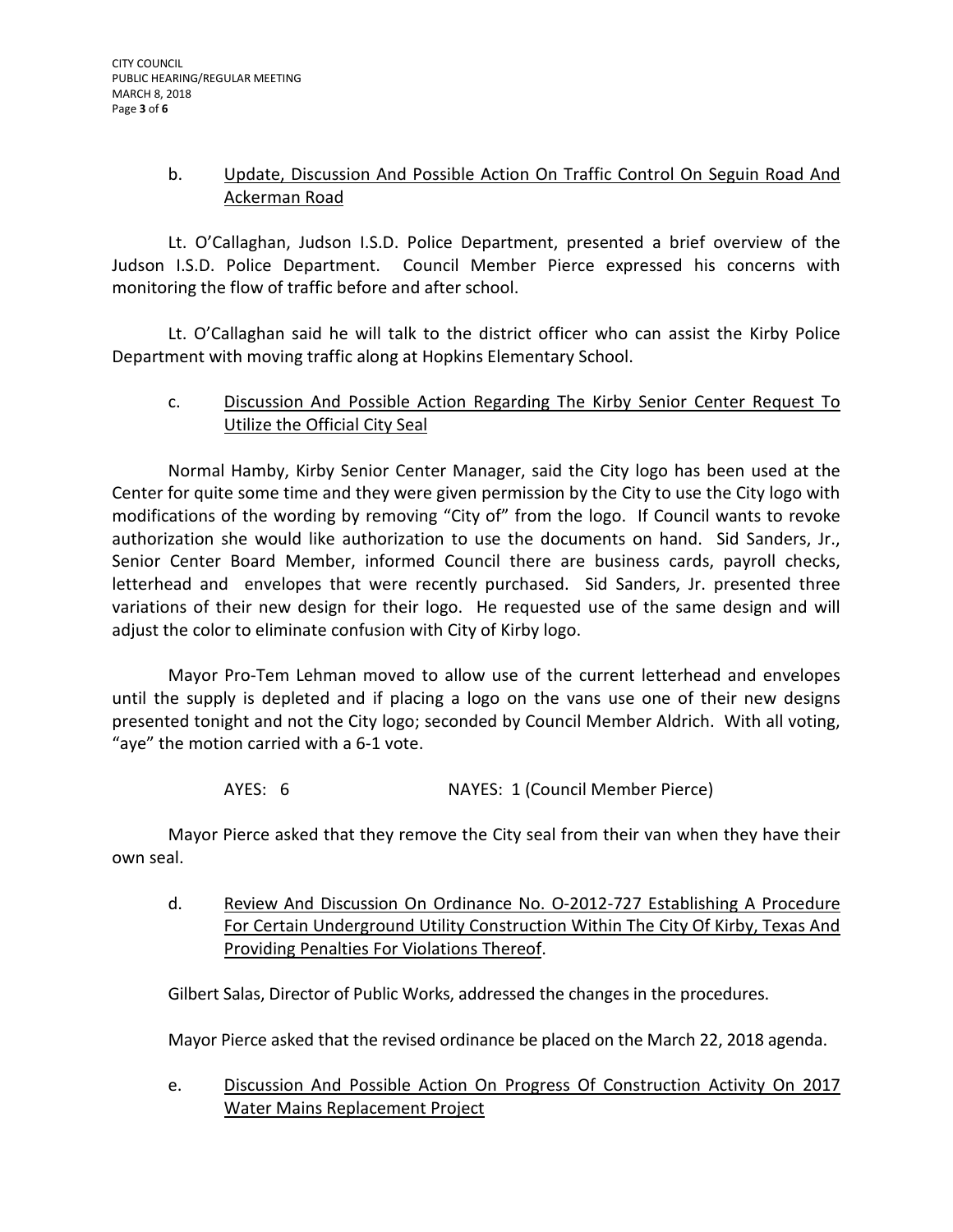Mark Hill, Ford Engineering, provided an update on the progress of construction activity on 2017 Water Mains Replacement project. He said on February 26 he along with the Public Works Director and City Manager observed the pavement work on Happiness Lane. He said before and after pictures did not show any significant increase of cracks and the contractor used due diligence by using rubber tires on their construction vehicles when driving on the streets. Overall, he said he is impressed with the care taken and noted that there is no adverse impact to the existing pavement he could identify.

Mayor Pierce asked when is the date of completion. Gilbert Salas said his crew is repairing a slow leak and had to interrupt water service temporarily and the contractor should have the asphalt done tomorrow or Monday. Mayor Pierce asked why the sand was placed inside the meter and the process regarding the sand in the meter. Gilbert Salas explained the purpose for the sand was a safety precaution to prevent accidents by people tripping on the meter and the sand will be removed from around the meter box per the construction plans. They will fill the area with topsoil and some areas will receive sod. If the sand is at the bottom of the meter box it is fine, but if the meter box is covered fully with sand then they need to take that out.

Council Member Aldrich asked that the contractor make the asphalt look neater on the driveways.

# f. Discussion And Possible Action On City Of Kirby Personnel Policies Manual Section 1.17 Tobacco Policy

Council Member Pierce said the change to the Personnel Policies Manual did not come through City Council; therefore, there is not a change because they did not approve or disapprove a new tobacco policy.

City Manager Vernon stated she takes full responsibility for not bringing the change to City Council in advance for approval. She explained why she took the action of implementing the change. She said she stands behind her recommendation and this can be brought back in the appropriate way or make suggestions tonight. She does feel that the policy needs to be revised for several reasons.

Mayor Pierce said because the employee guide is coming back this can be addressed then or addressed now because all the information has been provided. For the record she said, "She is absolutely appalled at the fact that people think that my intelligence level isn't so that I cannot read manuals or policies that somebody would actually think that somebody needed to come forward to tell me "hey our bosses won't let us smoke." I am going to clear the air right now that I am not above reading; I can read policy I can read procedures so I have been addressed twice now with someone indicating that someone else has come to me and I want it stopped. If anybody on this Council wants to ask any employee something specific to anything that going on the Charter gives us the right to. I have not gone to ask anyone about this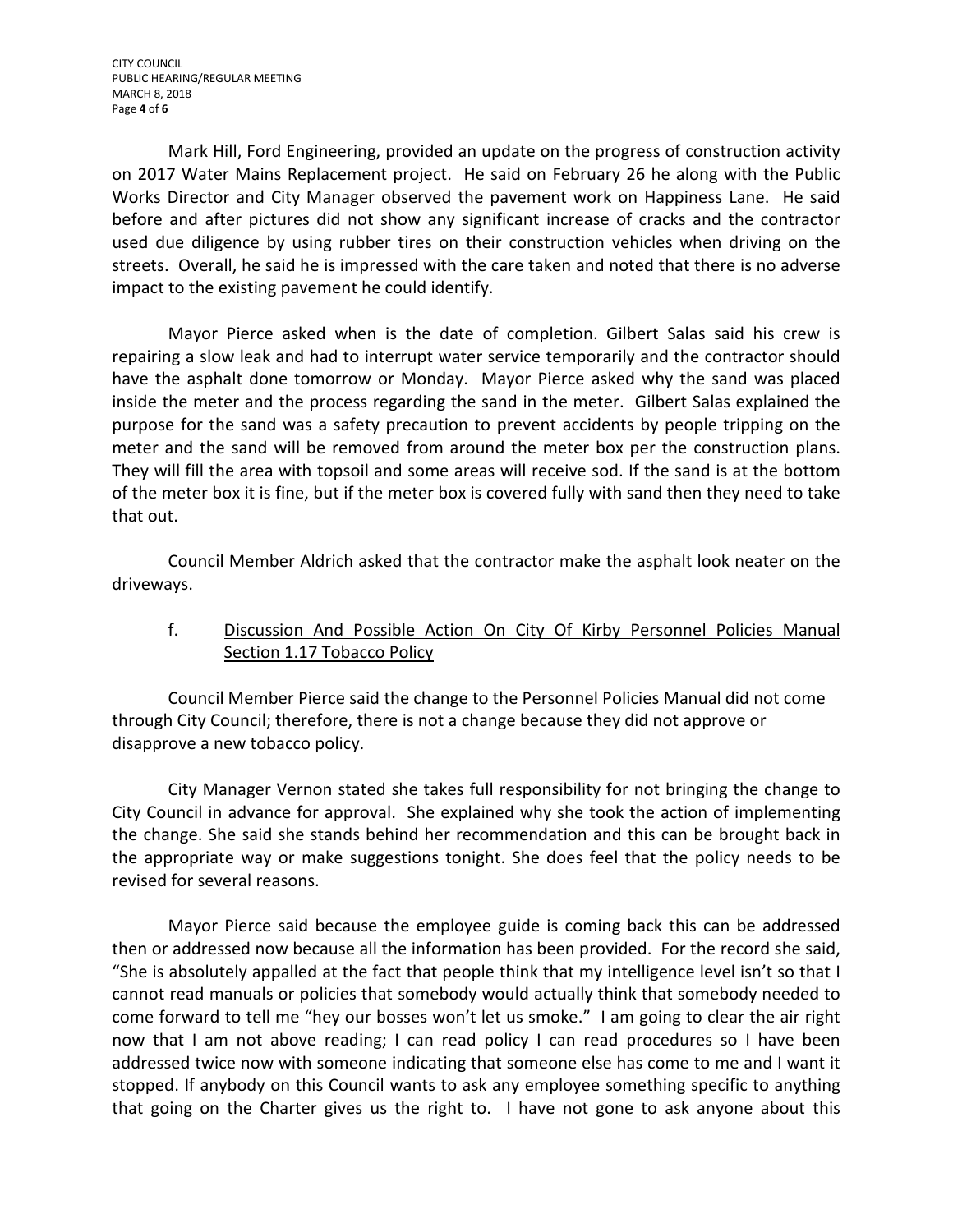CITY COUNCIL PUBLIC HEARING/REGULAR MEETING MARCH 8, 2018 Page **5** of **6**

procedure. I actually received a February 23 update just like everybody else. So I want to make it clear I am tired of that rhetoric coming back to me. I will say it on record, "I am not an idiot I absolutely can read and I can absolutely interpret what policy means." If you want to bring that back we can. She said it's not Council's place to supersede what the department heads want.

## **9. Requests and Announcements**

# a. Requests By Mayor And Council Members For Items To Be Placed On Future City Council Agendas And Announcements On City Events/Community Interests

Council Member Apodaca – She requested an update be placed on the next agenda regarding the lot at the end of Gaiety Lane.

Council Member Wilson – She requested that all Council Members be provided a copy of the invoices for the Hike and Bike Trail sign, including the date it was ordered; she asked that the City Manager look into writing a grant for non-profit groups, for instance the Senior Center, Little League, where they can all apply for the \$20,000 grant that comes around once a year. She requested an update on the Articles of Incorporation of the Senior Center; and she asked the City Manager to look into giving the Jr. Responders and Parks and Recreation for the Easter Egg Hunt \$100 - \$200 each. This money will be going to a worthy cause because we are trying to keep the children off the streets.

Council Member Aldrich – She asked that staff look into mile markers on the new Hike & Bike Trail.

Mayor Pro-Tem Lehman – He asked that 18 wheelers driving on Ackerman Road be placed on the next agenda.

Council Member Grant – He asked that the Binz Engleman Road property that was donated to the City be placed on the next agenda for an update. Mayor Pierce asked that this item be included with the Gaiety Lane item for the next agenda. Council Member Grant asked staff to look into registering the City Logo as a Trademark. He said his request is for information and not an agenda item at this time.

Council Member Pierce – He asked that the information on registering the City Logo as a Trademark be brought back for the last meeting in March. He thanked everyone for attending the meeting.

Mayor Pierce – She thanked everyone for attending the meeting and welcomed our new employees. She asked if we can receive an update on the Binz Engleman Reconstruction Project, donations are being accepted at dispatch for the Jr. Responders Academy next week, the VFW fish fry on March 16 and 30, Parks and Recreation accepting donations for the Easter